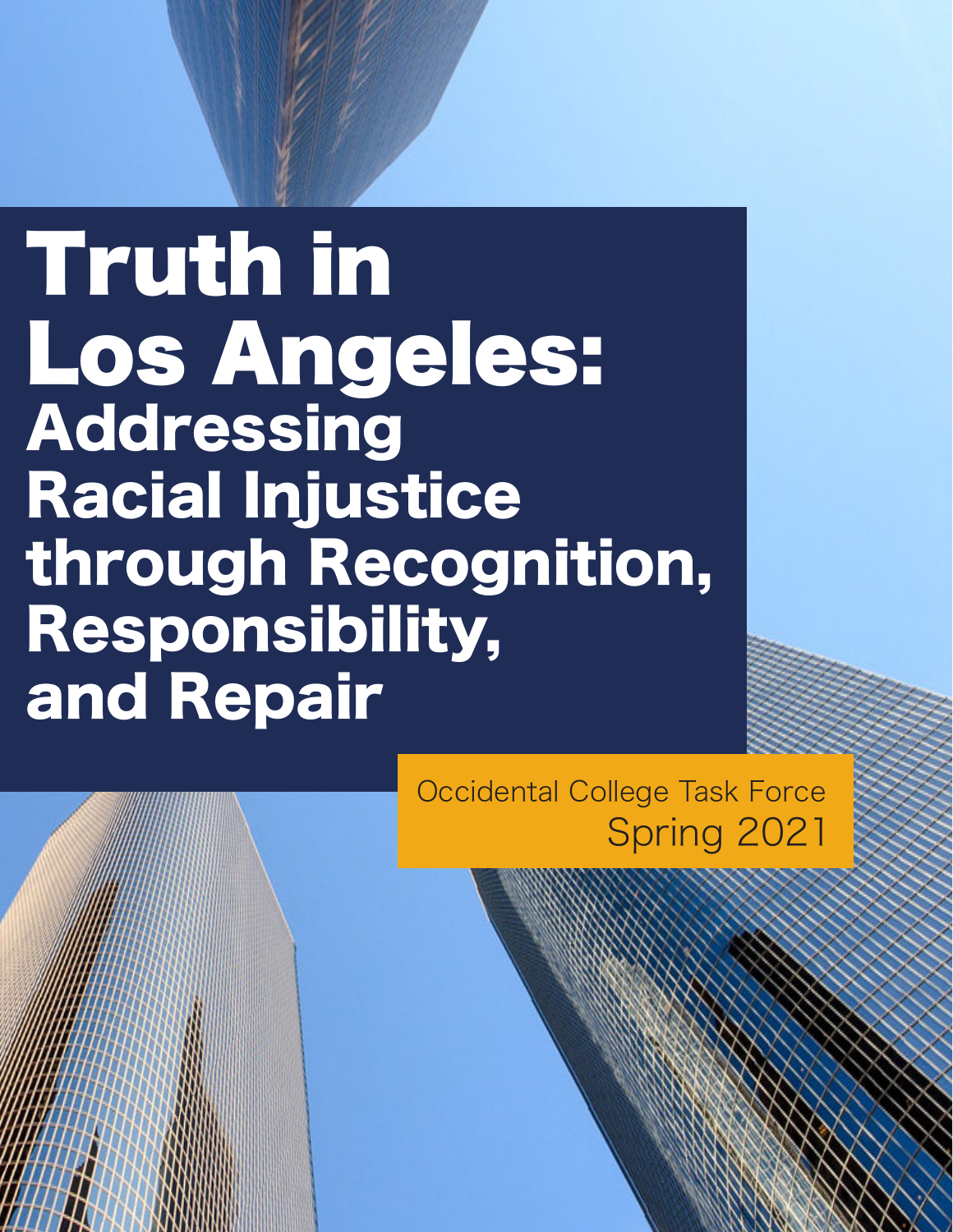# **Executive Summary**

Why? What? How?

## Why a focus on racial injustice in a Los Angeles truth-telling process?

There are recurring and unresolved conflicts revolving around racial injustice in Los Angeles that lend themselves to a truth-telling process in Los Angeles. This has historical, social-economic, and political dimensions:

*Historical:* Los Angeles has a recurring history of exclusion and violence against non-white populations. We focus on Black Angelenos, but also recognize the intersecting structures of exclusion of many non-white communities in Los Angeles.

*Social-economic:* Los Angeles has recurring racial disparities in virtually every social-economic category, from income and wealth, to education and access to home and shelter. Responsibility for these disparities is multi-dimensional, including a national history of slavery and Jim Crow grounded in white supremacy. That said, responsibility at the city level for these disparities must be confronted. Disparities in housing and homelessness, for example, have roots in action and inaction by governing institutions around policies such as red-lining.

*Political:* Recurring protests around racial issues––from Watts 1965, to L.A Uprising 1992 and BLM 2020––show how this history of racial injustice and continued social-economic disparities remain unresolved by Los Angeles' political structures. New approaches are needed to bring Black Angelenos and other traditionally marginalized communities into the political conversation about how to address and heal past social and economic harms.

In short: There is no single truth-telling model that can be applied in Los Angeles to solve these historical, social-economic, and political issues. We argue, however, that a truth-telling process specific to a Los Angeles context––and if forged through a city-communities partnership––may produce relevant solutions to the breakdown in trust between communities and city institutions as a result of ongoing histories of racial hierarchies and exclusion.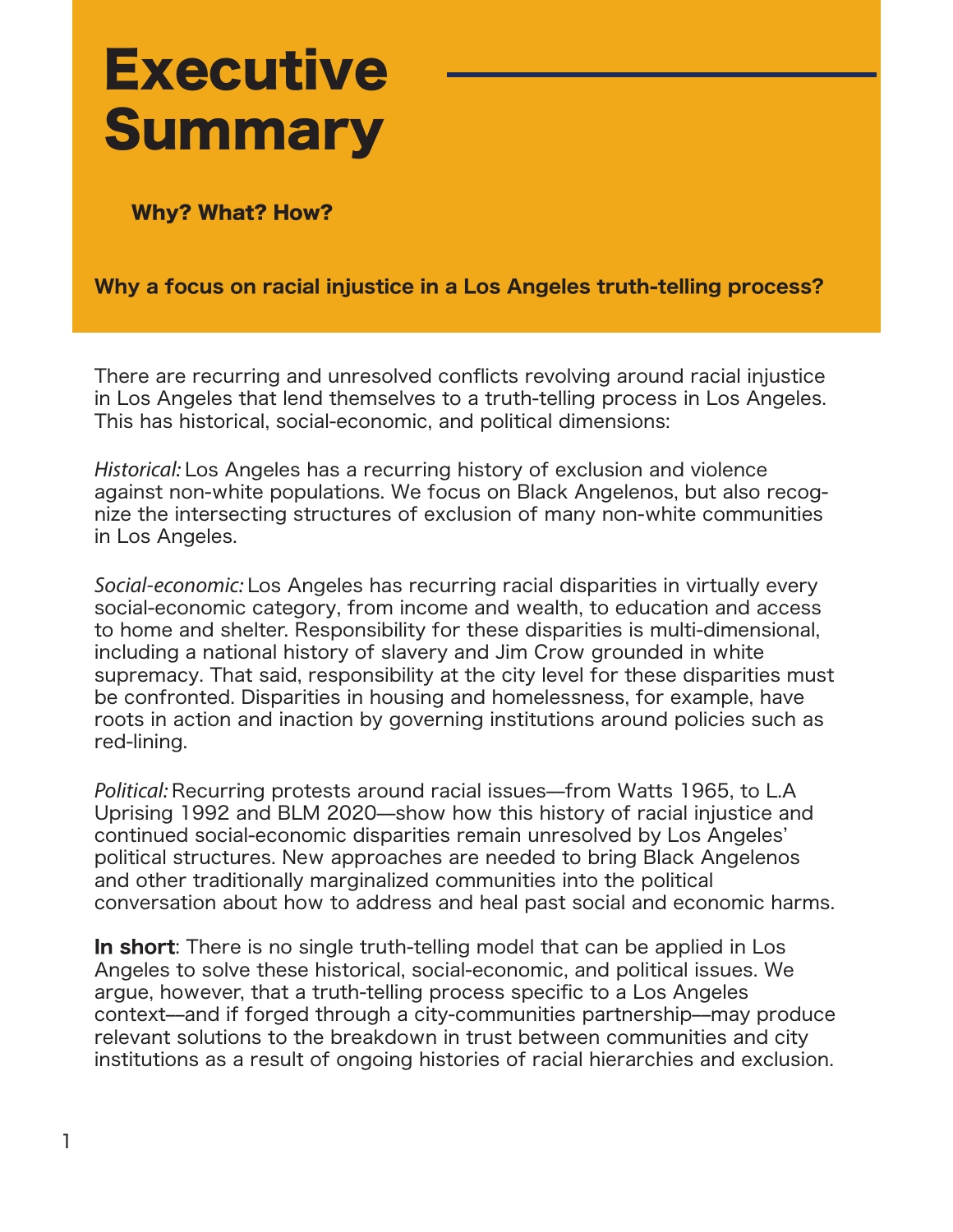#### What would a truth process bring to confronting issues of racial injustice in Los Angeles?

Truth-telling processes have emerged as a way to address the difficulty of transitions from dictatorship and regimes based in ethnic exclusion to more pluralistic societies. For all their variations across countries and now in the context of cities such as L.A., these processes share a common assumption: that facing up to the truth about past historic harms is fundamental to creating a more inclusionary social contract for the future. We suggest that Los Angeles can most effectively face its history of racial injustices through a truth-telling process *constituted* through the following avenues:

*Recognition*: Advancing historical and artistic narratives that advance collective recognition of past violence, accountability for racialized exclusions, and the possibility of healing.

*Responsibility:* Taking *active* responsibility for past wrongdoing by not just acknowledging but, more importantly, truly addressing histories of exclusion and violence through substantive institutional reform.

*Repair:* A commitment to not just acknowledge and take responsibility for past harms, but to repair their consequences both symbolically and substantively.

In short: What *sort* of truth-telling process is as important of a question as *if* there should be a truth-telling process at all. Los Angeles can take advantage of key lessons learned from global experiences with truth-telling processes: addressing each intersecting element in Recognition, Responsibility, and Repair is essential. Changing dominant historical narratives, having governing institutions take active responsibility for past action and future reform, and engaging in reparative actions that both acknowledge and help heal past wrongs are each fundamental to an effective truth-telling process.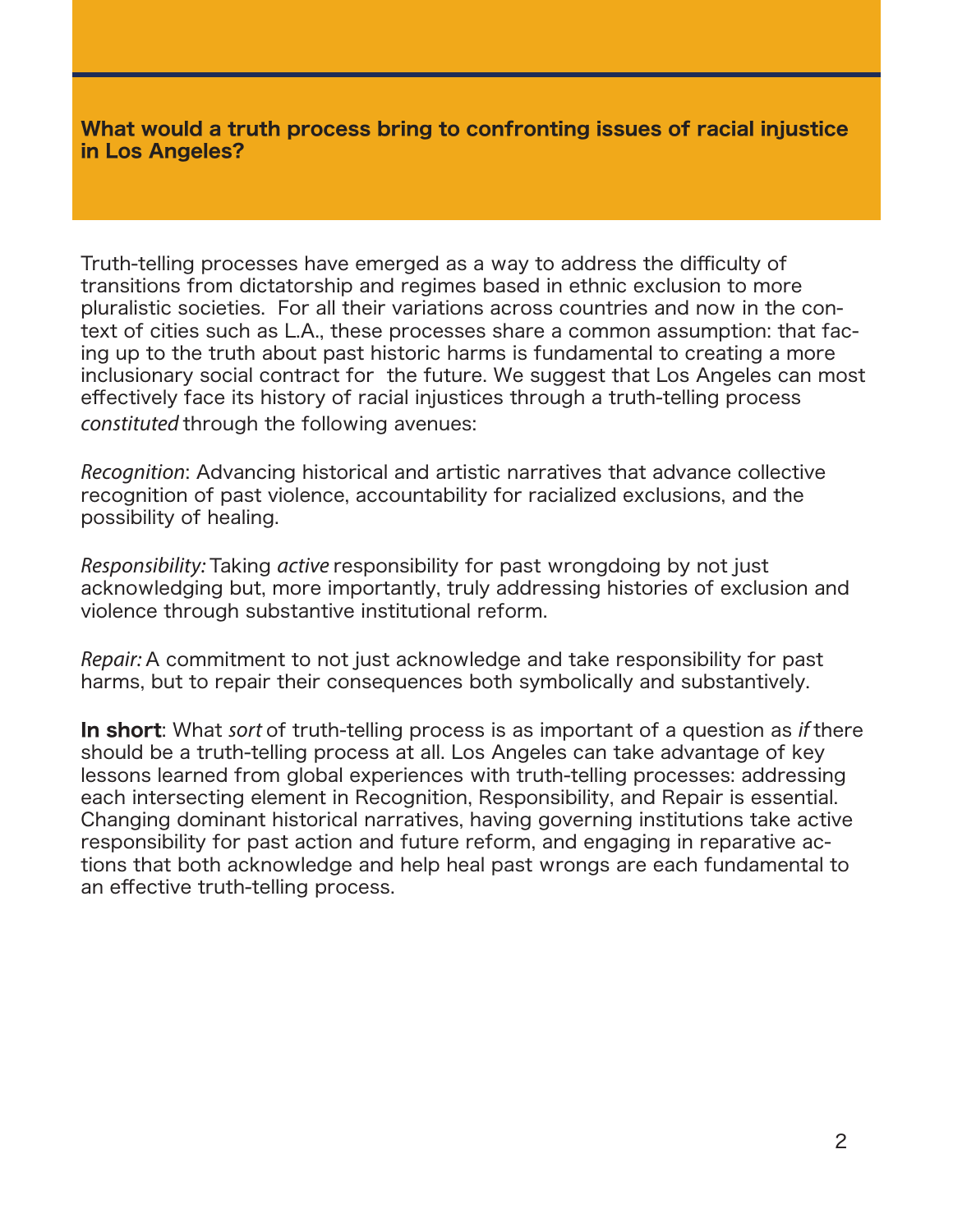#### How can a truth-telling process confronting racial injustice be constructed in a way that speaks to Los Angeles' distinct realities?

To have an impact, a truth-telling process needs to be substantively owned by all of a jurisdiction's communities. If we are correct that a truth-telling process' success or failure depends on grassroots engagement, the following principles are fundamental:

*City Commitment:* Facilitating institutional commitment from city leadership and across city offices, departments, and commissions.

*Partnership:* A Los Angeles truth-telling process must be convened via community-city partnership(s); city government can stimulate but not lead such a process.

*Restorative Justice:* Constituting a truth-telling process via Restorative Justice principles and practices is essential to both inviting communities into the process and in maintaining the process' ownership by multiple constituencies.

In short: How a truth-telling process in Los Angeles is convened is essential to its success. City government commitment is essential, but will only matter if it is combined with true partnership with grassroots leadership and city-wide engagement. *Restorative justice practices* can facilitate the creation of such partnerships and maintain their inclusivity and focus on shared goals among all Los Angeles communities.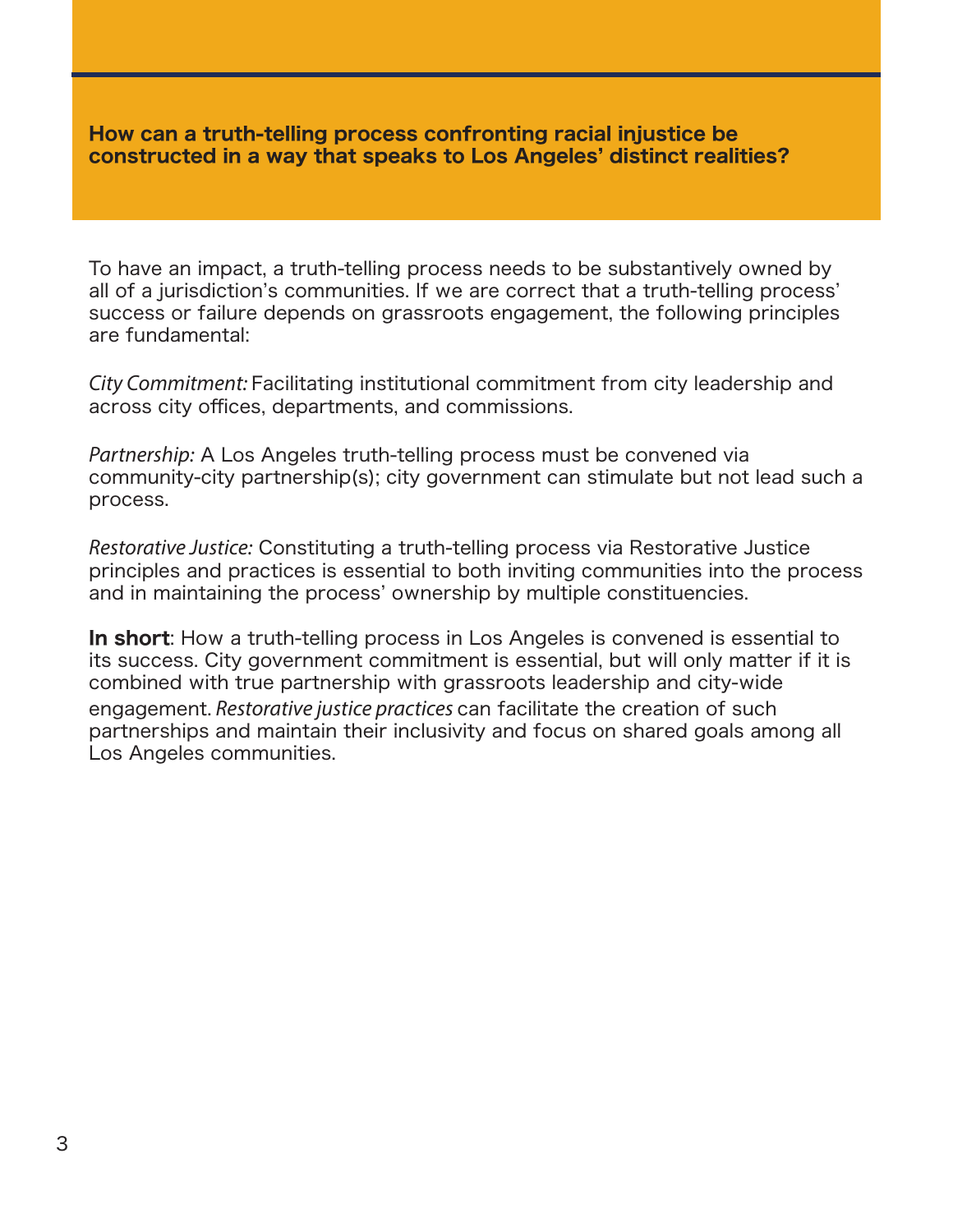## A summary of steps to move forward truth-telling in Los Angeles

To advance a truth-telling process in Los Angeles, we recommend the following specific steps as a complement to the foundational principles listed above in the Executive Summary.

## *Recognition:*

• Use city spaces for storytelling via art and memorialization that embeds public memory around past harms and historical injustice in Los Angeles' physical environment.

• Support and partner with local artists and organizations working on memorialization and art that recognizes racial injustice as part of Los Angeles' ongoing histories.

• Map existing, ongoing, and future public memorializations of L.A.'s history of racial injustice; ensure that this map is accessible and integrated into the city's presentation of itself in a public knowledge platform around historical racial injustice.

## *Responsibility:*

• Institutional apologies: More than broad recognition of past harms there must be proactive acceptance of the ways city institutions have enabled those harms.

• Establish a truth-telling process to serve as a mechanism for institutional actors to take active responsibility for historic and ongoing harms that need to be repaired. Invite representative grassroots leaders as well as both national and international experts to take the lead in constructing such a process.

• Focus such a process on social-economic disparities, especially regarding how a history of racial inequities in housing policies connects to the current housing/homelessness crisis.

• Explore how a Right to Housing and the work of the U.N. Special Rapporteur on the Right to Adequate Housing could inform an approach to the racial dimension of homeless.